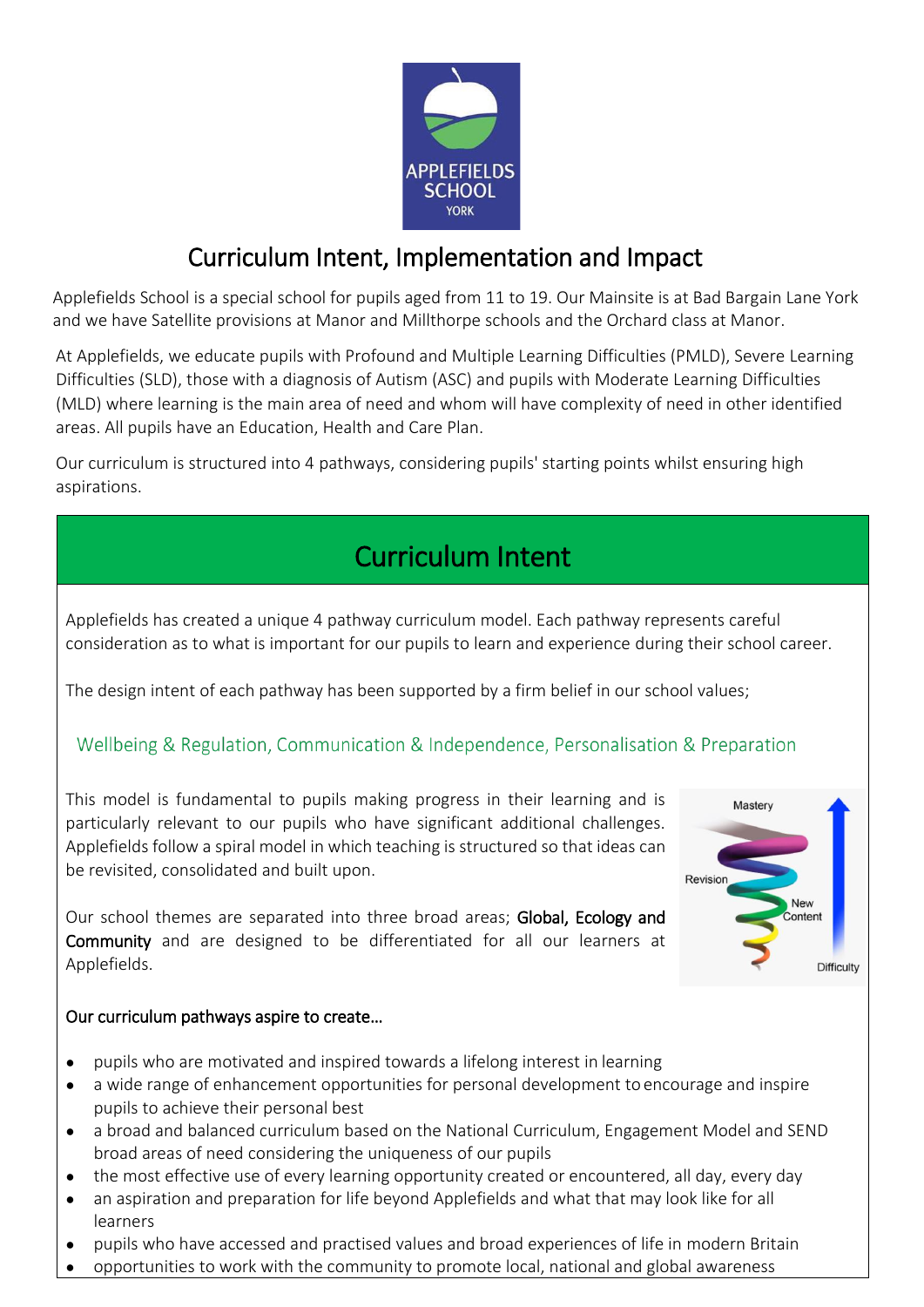## Implementation

| <b>Four Curriculum Pathways</b> |                                   |                                         |                                |  |  |  |  |  |  |
|---------------------------------|-----------------------------------|-----------------------------------------|--------------------------------|--|--|--|--|--|--|
| Pre-formal/ Informal            | Semi-Formal                       | Formal                                  | Moving on Zone                 |  |  |  |  |  |  |
| A connecting and<br>responding  | A life skills based<br>curriculum | An adapted National<br>Curriculum which | A preparation for<br>adulthood |  |  |  |  |  |  |
| curriculum                      |                                   | emphasises life need                    | curriculum                     |  |  |  |  |  |  |

Our Enhanced classes adopt and adapt the appropriate curriculum most suited to their needs.

The National Curriculum provides a core framework for our pathways alongside the SEN Code of practice broad areas of need. We use the EQUALS schemes of work as well as our own curriculum maps. Our curriculum design is engaging and motivating and provides each student with experiences through which carefully sequenced objectives are taught. Evidence for Learning is used to monitor curriculum journeys and the progress students make towards their EHCP outcomes.

Pathways are based around the needs of our pupils and demonstrate an emphasis on:

- High expectations
- Subject integrity and coherence
- The teaching and reinforcement of transferable skills
- The design of highly motivating experiences 'enticements to learn'
- Explicit, detailed planning with focused learning intentions for each lesson
- Collaborative work with therapists and other agencies ensuring that therapeutic provision is incorporated into the curriculum
- Sufficient time for mastery and retrieval so that learning can be truly cumulative
- Outstanding classroom environments to stimulate and engage quality thinking and reasoning.
- 'Hands-on', enquiry-based learning.

Subject area-specific assessments within our comprehensive Evidence for Learning package are used for each pathway. Pupils' achievements are tracked using filtering tools on the programme and are then used for formative assessment, case studies, interventions and impact reports. Ipsative assessment is used to measure students' learning following their previous assessments.



All pathways measure learning against the four areas of MAPP; Independence, Fluency, Maintenance and Generalisation which are fundamental to having a lifelong impact on the students.

| from dependent           | <b>INDEPENDENCE</b> |                       |  |  |  |  |               | to independent |                 |  |
|--------------------------|---------------------|-----------------------|--|--|--|--|---------------|----------------|-----------------|--|
| from approximate         |                     | <b>FLUENCY</b>        |  |  |  |  |               | to accurate    |                 |  |
| from <b>inconsistent</b> |                     | <b>MAINTENANCE</b>    |  |  |  |  | to consistent |                |                 |  |
| from single context      |                     | <b>GENERALISATION</b> |  |  |  |  |               |                | to many context |  |
|                          |                     |                       |  |  |  |  |               |                | 10              |  |